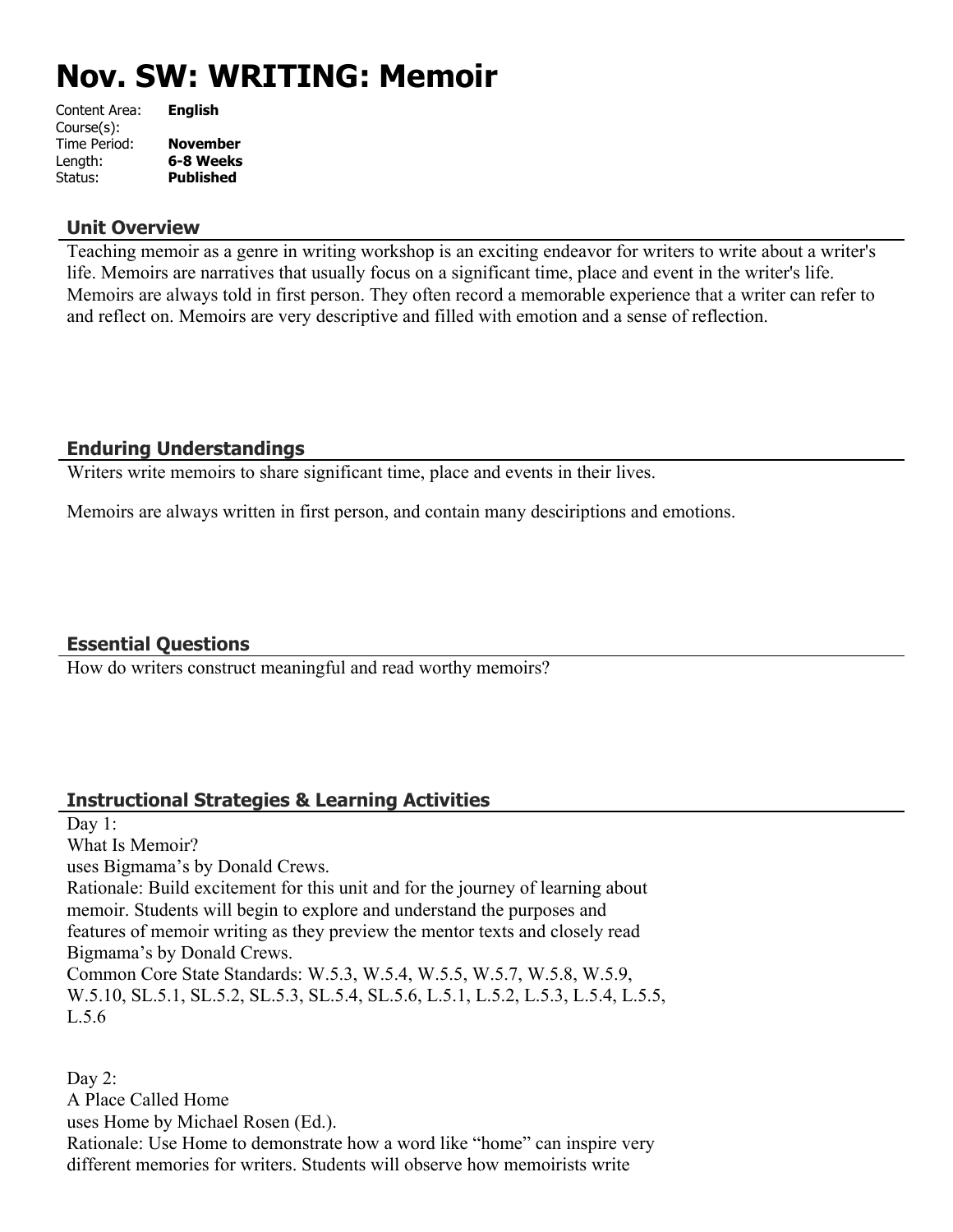about the everyday things in their lives and use dialogue, description, and characters to develop these experiences.

Common Core State Standards: W.5.3, W.5.4, W.5.5, W.5.7, W.5.8, W.5.9, W.5.10, SL.5.1, SL.5.2, SL.5.3, SL.5.4, SL.5.6, L.5.1, L.5.2, L.5.3, L.5.4, L.5.5, L.5.6

Day  $3$ :

Making Meaning – Reflection uses Bigmama's by Donald Crews and Family Pictures/Cuadros de familia by Carmen Lomas Garza. Rationale: Students will use Family Pictures/Cuadros de familia to explore and understand the importance of reflection, story pacing, and descriptive details in memoir.

Common Core State Standards: W.5.3, W.5.4, W.5.5, W.5.7, W.5.8, W.5.9, W.5.10, SL.5.1, SL.5.2, SL.5.3, SL.5.4, SL.5.5, SL.5.6, L.5.1, L.5.2, L.5.3, L.5.4, L.5.5, L.5.6

Day 4:

Narrative Techniques: Dialogue and Description

uses My Rotten Redheaded Older Brother by Patricia Polacco.

Rationale: Memoir writers often use narrative techniques such as dialogue and descriptions to make their stories more engaging and real. Students will listen to My Rotten Redheaded Older Brother and discuss how the author's use of dialogue and description develops the experiences and shows the

relationships between characters.

Common Core State Standards: W.5.3, W.5.4, W.5.5, W.5.7, W.5.8, W.5.9, W.5.10, SL.5.1, SL.5.2, SL.5.3, SL.5.4, SL.5.6, L.5.1, L.5.2, L.5.3, L.5.4, L.5.5, L.5.6

Day 5:

We Are the Experts!

uses Sitti's Secrets by Naomi Shihab Nye.

Rationale: Memoir is a narrative text that an author chooses to tell, and memoir writers are inspired by the meaningful stories in their lives. Students will discuss how their own lives are packed with meaningful experiences

and memories that will form the basis of their own writing.

Common Core State Standards: W.5.3, W.5.4, W.5.5, W.5.7, W.5.8, W.5.9, W.5.10, SL.5.1, SL.5.2, SL.5.3, SL.5.4,

SL.5.6, L.5.1, L.5.2, L.5.3, L.5.4, L.5.5, L.5.6

Mini-Lessons

Generating Ideas I: Storytelling

uses The Chalk Doll by Charlotte Pomerantz.

Rationale: Storytelling is how memoirs often begin, and it helps support writers in finding their voice and getting

ideas. Students will understand how telling stories can help authors recall experiences and develop a clear sequence of events in their memoirs.

Common Core State Standards: W.5.3, W.5.4, W.5.5, W.5.7, W.5.8, W.5.9, W.5.10, SL.5.1, SL.5.2, SL.5.3, SL.5.4,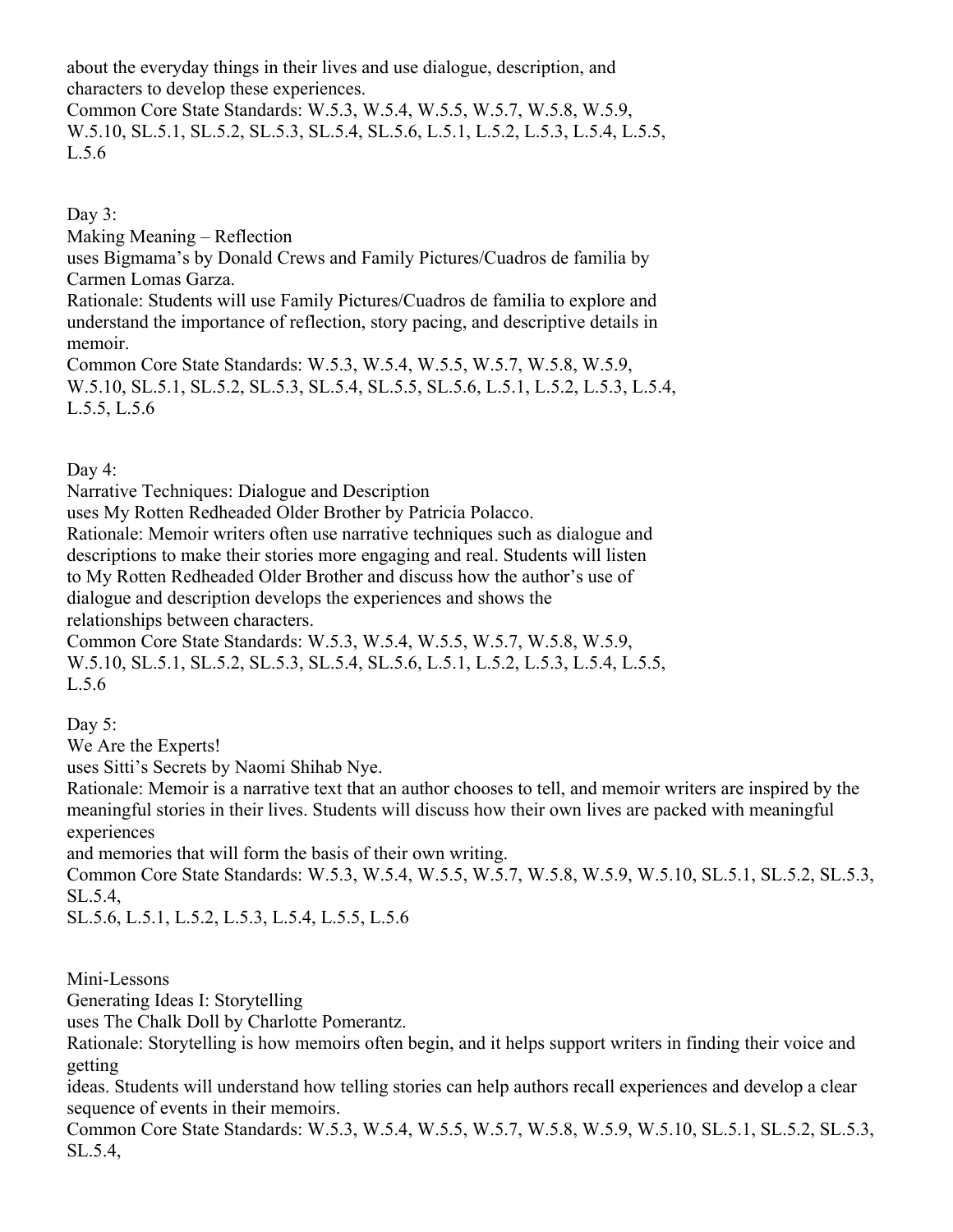Generating Ideas II: Pictures Tell Stories

uses Family Pictures/Cuadros de familia by Carmen Lomas Garza.

Rationale: Pictures hold entire stories. Students will sketch detailed pictures to develop real experiences or events.

Common Core State Standards: W.5.3, W.5.4, W.5.5, W.5.8, W.5.9, W.5.10, SL.5.1, SL.5.2, SL.5.3, SL.5.4, SL.5.5,

SL.5.6, L.5.1, L.5.2, L.5.3, L.5.5, L.5.6

Generating Ideas III: Making Connections to Published Memoirs

uses Childtimes by Eloise Greenfield and Lessie Jones Little.

Rationale: Published memoirs are great resources to help generate ideas and writing. Students will engage effectively in collaborative discussions about the mentor text Childtimes and author Eloise Greenfield in order to

generate ideas for writing their own memoir pieces.

Common Core State Standards: W.5.3, W.5.4, W.5.5, W.5.8, W.5.9, W.5.10, SL.5.1, SL.5.2, SL.5.3, SL.5.4, SL.5.6,

L.5.1, L.5.2, L.5.3, L.5.6

Generating Ideas IV: The People in Your Story

uses My Rotten Redheaded Older Brother by Patricia Polacco.

Rationale: Memoirs are often connected to people and special relationships. Helping students think about important people in their lives and memories connected to them will support them in gathering memories. Common Core State Standards: W.5.3, W.5.4, W.5.5, W.5.8, W.5.9, W.5.10, SL.5.1, SL.5.2, SL.5.3, SL.5.4, SL.5.6,

L.5.1, L.5.2, L.5.3, L.5.5, L.5.6

Selecting: Rereading to Select a Meaningful Story

uses When I Was Your Age by Amy Ehrlich (Ed.).

Rationale: Memoir is often focused around a theme, feeling, or issue. Students will engage in collaborative discussions and begin to narrow their focus as they reread their Writers' Notebooks to choose a meaningful idea

they will continue to develop and work toward publishing.

Common Core State Standards: W.5.3, W.5.4, W.5.5, W.5.7, W.5.8, W.5.9, W.5.10, SL.5.1, SL.5.2, SL.5.3, SL.5.4,

SL.5.6, L.5.1, L.5.2, L.5.3, L.5.6

Collecting I: Describing a Setting

uses Bigmama's by Donald Crews.

Rationale: Writers of memoirs often include detailed descriptions of when and where their story takes place. Students will use narrative techniques such as dialogue, concrete words, and sensory details to describe the setting

of their memoirs.

Common Core State Standards: W.5.3, W.5.4, W.5.5, W.5.7, W.5.8, W.5.9, W.5.10, SL.5.1, SL.5.2, SL.5.3, SL.5.4,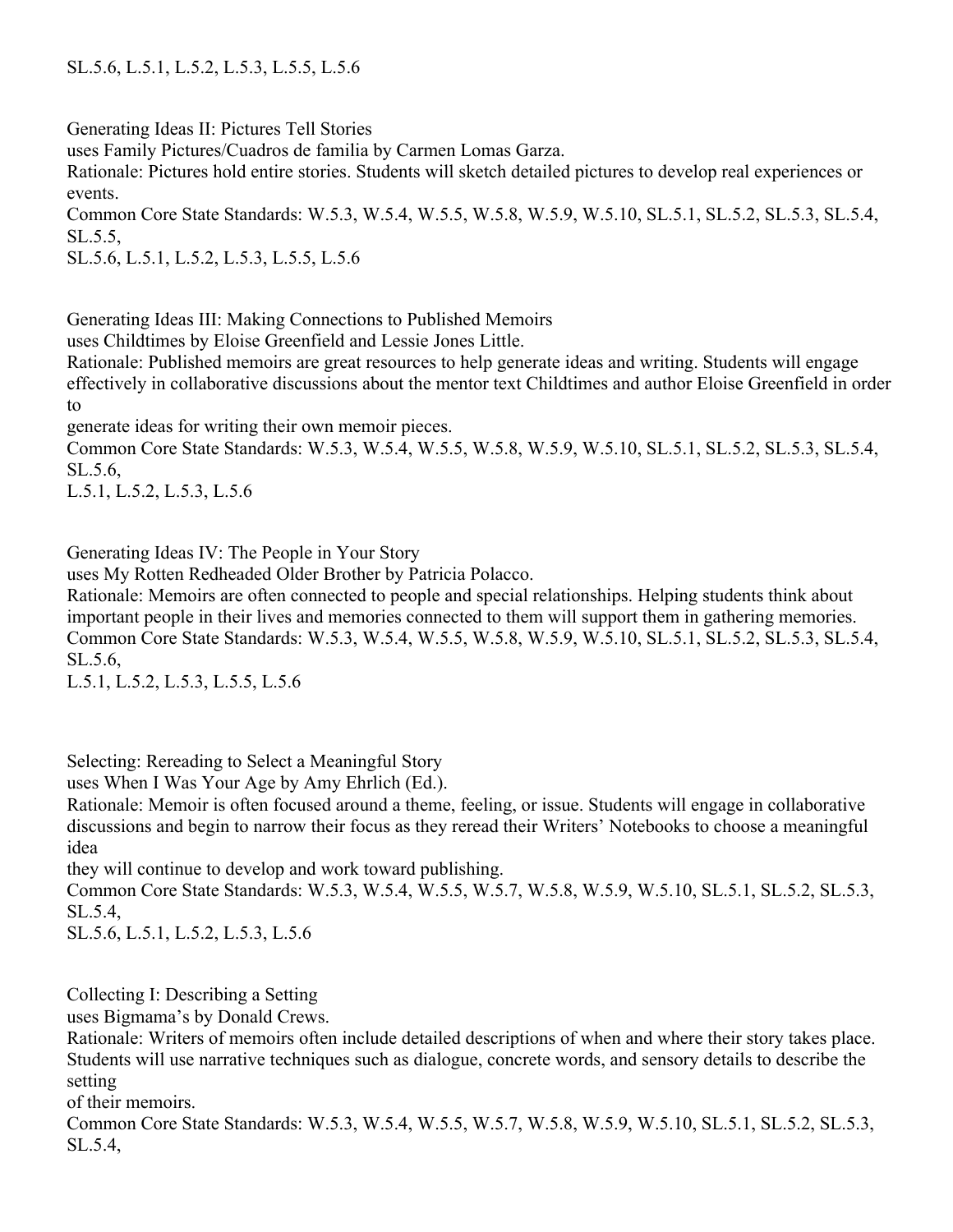Collecting II: Freewriting

uses When I Was Your Age by Amy Ehrlich (Ed.).

Rationale: Freewriting can open up new angles and unexplored ideas. Students will use this strategy to develop

their stories and reflect on their focus and purpose.

Common Core State Standards: W.5.1, W.5.2, W.5.3, W.5.4, W.5.5, W.5.7, W.5.8, W.5.9, W.5.10, SL.5.1, SL.5.2,

SL.5.3, SL.5.4, SL.5.6, L.5.1, L.5.2, L.5.3, L.5.4, L.5.6

Collecting III: Purpose and Audience

uses 19 Varieties of Gazelle by Naomi Shihab Nye, Sitti's Secrets by Naomi Shihab Nye, Letting Swift River Go by

Jane Yolen, My Rotten Redheaded Older Brother by Patricia Polacco, and Childtimes by Eloise Greenfield and

Lessie Jones Little.

Rationale: There are many different reasons for writing memoir. Before drafting, it is helpful to think about intention

and audience. Students will consider their purpose and begin thinking about how to develop and organize a coherent piece of writing for an audience.

Common Core State Standards: W.5.1, W.5.2, W.5.4, W.5.5, W.5.7, W.5.8, W.5.9, W.5.10, SL.5.1, SL.5.2, SL.5.3,

SL.5.4, SL.5.6, L.5.1, L.5.2, L.5.3, L.5.6

Drafting I: Narrative Text Structure

uses Letting Swift River Go by Jane Yolen and Bigmama's by Donald Crews.

Rationale: Part of moving from the Writer's Notebook to the draft includes thinking about the narrative structure of

memoirs. Students will look at narrative text structures that orient readers and that organize an event sequence that

unfolds naturally so they can do the same as they draft.

Common Core State Standards: W.5.3, W.5.4, W.5.5, W.5.7, W.5.8, W.5.9, W.5.10, SL.5.1, SL.5.2, SL.5.3, SL.5.4,

SL.5.6, L.5.1, L.5.2, L.5.3, L.5.4, L.5.6

Drafting II: Using Transition Words and Phrases

uses Letting Swift River Go by Jane Yolen and students' drafts.

Rationale: Memoirists consider the sequence and organization of their stories when deciding how to tell them. Students will observe how Jane Yolen uses transition words and phrases to manage her sequence of events. Common Core State Standards: W.5.3, W.5.4, W.5.5, W.5.7, W.5.8, W.5.9, W.5.10, SL.5.1, SL.5.2, SL.5.3, SL.5.4,

SL.5.6, L.5.1, L.5.2, L.5.3, L.5.4, L.5.6

Revising I: It's All in the Details uses Letting Swift River Go by Jane Yolen and students' drafts.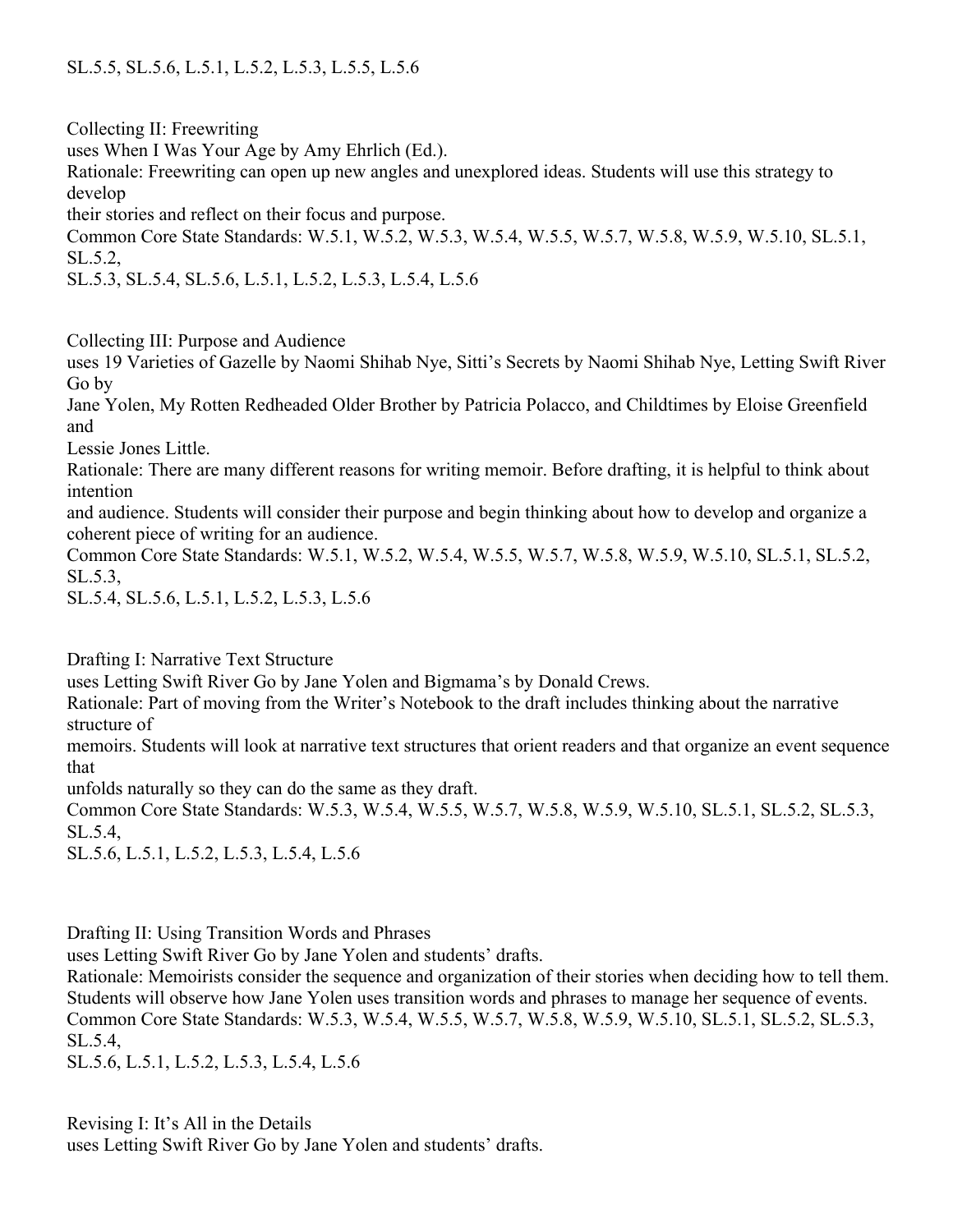Rationale: Revision involves looking at the draft from the perspective of readers. Sometimes details that we have in

our heads or mind's eye do not make it into the draft. Conversely, sometimes we get so bogged down in the details

that we miss telling the story. Revision offers every writer a chance to rethink what he or she has done to ensure

that readers will understand what is written.

Common Core State Standards: W.5.3, W.5.4, W.5.5, W.5.7, W.5.8, W.5.9, W.5.10, SL.5.1, SL.5.2, SL.5.3, SL.5.4,

SL.5.6, L.5.1, L.5.2, L.5.3, L.5.5, L.5.6

Revising II: Adding Reflection – From Memory to Memoir

uses Bigmama's by Donald Crews, Sitti's Secrets by Naomi Shihab Nye, Letting Swift River Go by Jane Yolen, My

Rotten Redheaded Older Brother by Patricia Polacco, and students' drafts.

Rationale: A distinguishing element of memoir is the inclusion of reflection. Students will revise their memoirs to

include reflective thinking and provide a conclusion that follows from narrated experiences or events and shows a

reflective stance.

Common Core State Standards: W.5.3, W.5.4, W.5.5, W.5.7, W.5.8, W.5.9, W.5.10, SL.5.1, SL.5.2, SL.5.3, SL.5.4,

SL.5.6, L.5.1, L.5.2, L.5.3, L.5.5, L.5.6

Editing I: Capitalization Cleanup

uses Childtimes by Eloise Greenfield and Lessie Jones Little and students' drafts.

Rationale: Checking for correct capitalization is one of many things writers can do in the editing phase. It can sometimes be confusing for students to know when to use, for example, "Mom" and when to use the lowercase

"mom." The editing phase of the writing process is a great time to work on these sentence- and word-level elements.

Common Core State Standards: W.5.3, W.5.4, W.5.5, W.5.7, W.5.8, W.5.9, W.5.10, SL.5.1, SL.5.2, SL.5.3, SL.5.4,

SL.5.6, L.5.1, L.5.2, L.5.3, L.5.6

Editing II: Rules for Capitalization

uses Family Pictures/Cuadros de familia by Carmen Lomas Garza and students' drafts.

Rationale: Writing a memoir sometimes involves naming seasons, places, and events. It is important to be clear

about rules that apply to these words.

Common Core State Standards: W.5.3, W.5.4, W.5.5, W.5.7, W.5.8, W.5.9, W.5.10, SL.5.1, SL.5.2, SL.5.3, SL.5.4,

SL.5.6, L.5.1, L.5.2, L.5.3, L.5.6

Publishing: Cover and Title

uses all of the mentor texts from the unit and students' memoirs.

Rationale: Publishing allows students the opportunity to enhance their finished pieces and prepare them for readers. Students will focus on creating a title and cover illustration for their memoirs.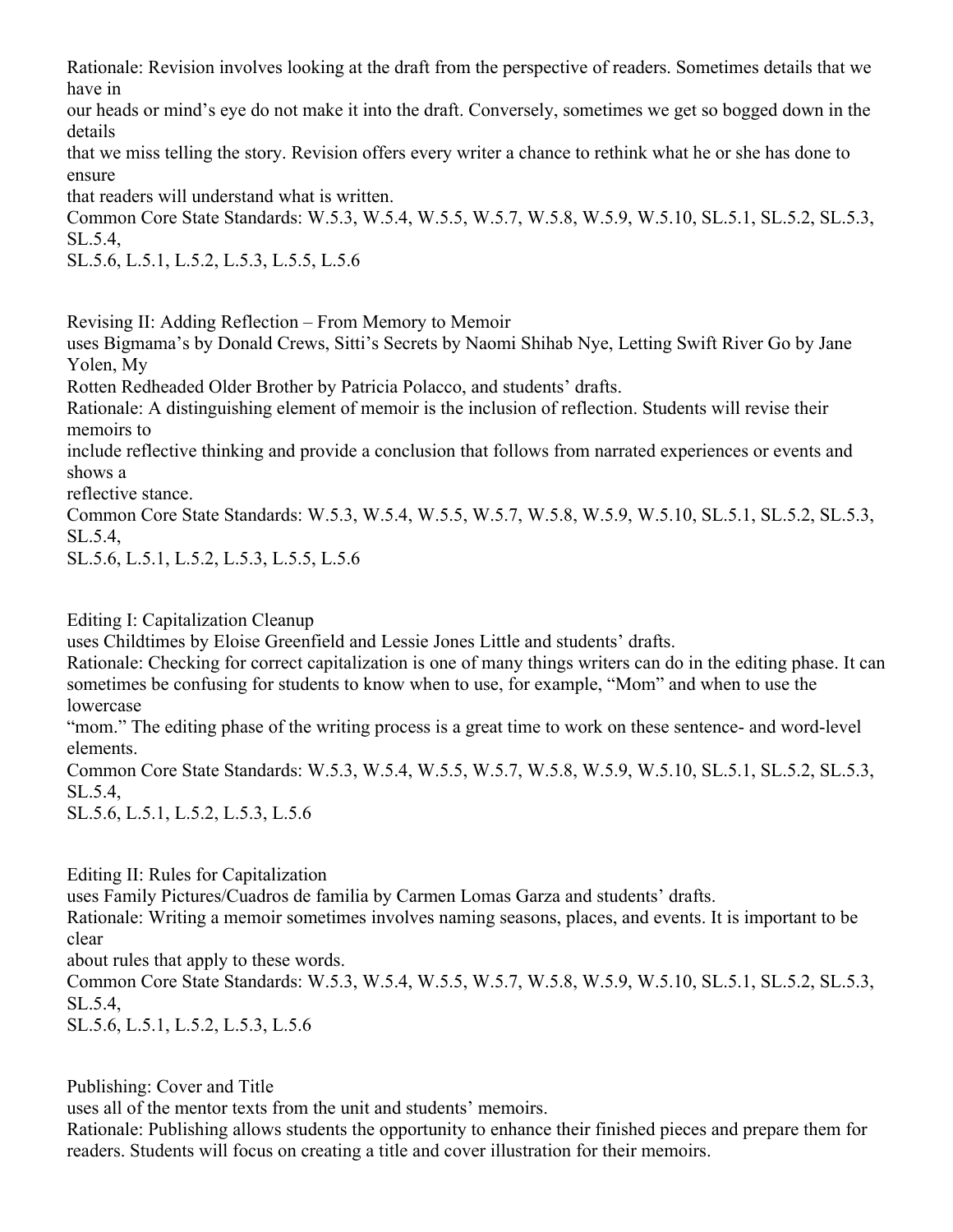Common Core State Standards: W.5.1, W.5.2, W.5.3, W.5.4, W.5.5, W.5.6, W.5.7, W.5.8, W.5.9, W.5.10, SL.5.1, SL.5.2, SL.5.3, SL.5.4, SL.5.5, SL.5.6, L.5.1, L.5.2, L.5.3, L.5.5, L.5.6

# **Integration of Career Readiness, Life Literacies and Key Skills**

Students conference with peers and adults to produce a typed piece. They learn to communicate effectively.

Some career choices will be explored using the mentor texts.

| TECH.9.4.5.DC.4      | Model safe, legal, and ethical behavior when using online or offline technology (e.g.,<br>$8.1.5.NI.2$ ).                                                                                         |
|----------------------|---------------------------------------------------------------------------------------------------------------------------------------------------------------------------------------------------|
| TECH.9.4.5.DC.1      | Explain the need for and use of copyrights.                                                                                                                                                       |
|                      | Curiosity and a willingness to try new ideas (intellectual risk-taking) contributes to the<br>development of creativity and innovation skills.                                                    |
| <b>WRK.9.2.5.CAP</b> | <b>Career Awareness and Planning</b>                                                                                                                                                              |
| TECH.9.4.5.DC.2      | Provide attribution according to intellectual property rights guidelines using public domain<br>or creative commons media.                                                                        |
| WRK.9.2.5.CAP.3      | Identify qualifications needed to pursue traditional and non-traditional careers and<br>occupations.                                                                                              |
| TECH.9.4.5.DC.3      | Distinguish between digital images that can be reused freely and those that have copyright<br>restrictions.                                                                                       |
| <b>TECH.9.4.5.DC</b> | Digital Citizenship                                                                                                                                                                               |
| WRK.9.2.5.CAP.4      | Explain the reasons why some jobs and careers require specific training, skills, and<br>certification (e.g., life guards, child care, medicine, education) and examples of these<br>requirements. |
| <b>TECH.9.4.5.CI</b> | Creativity and Innovation                                                                                                                                                                         |
| WRK.9.2.5.CAP.2      | Identify how you might like to earn an income.                                                                                                                                                    |
| <b>TECH.9.4.5.CT</b> | <b>Critical Thinking and Problem-solving</b>                                                                                                                                                      |
| WRK.9.2.5.CAP.1      | Evaluate personal likes and dislikes and identify careers that might be suited to personal<br>likes.                                                                                              |

# **Technology And Design Integration**

Students use technology to produce a final typed piece.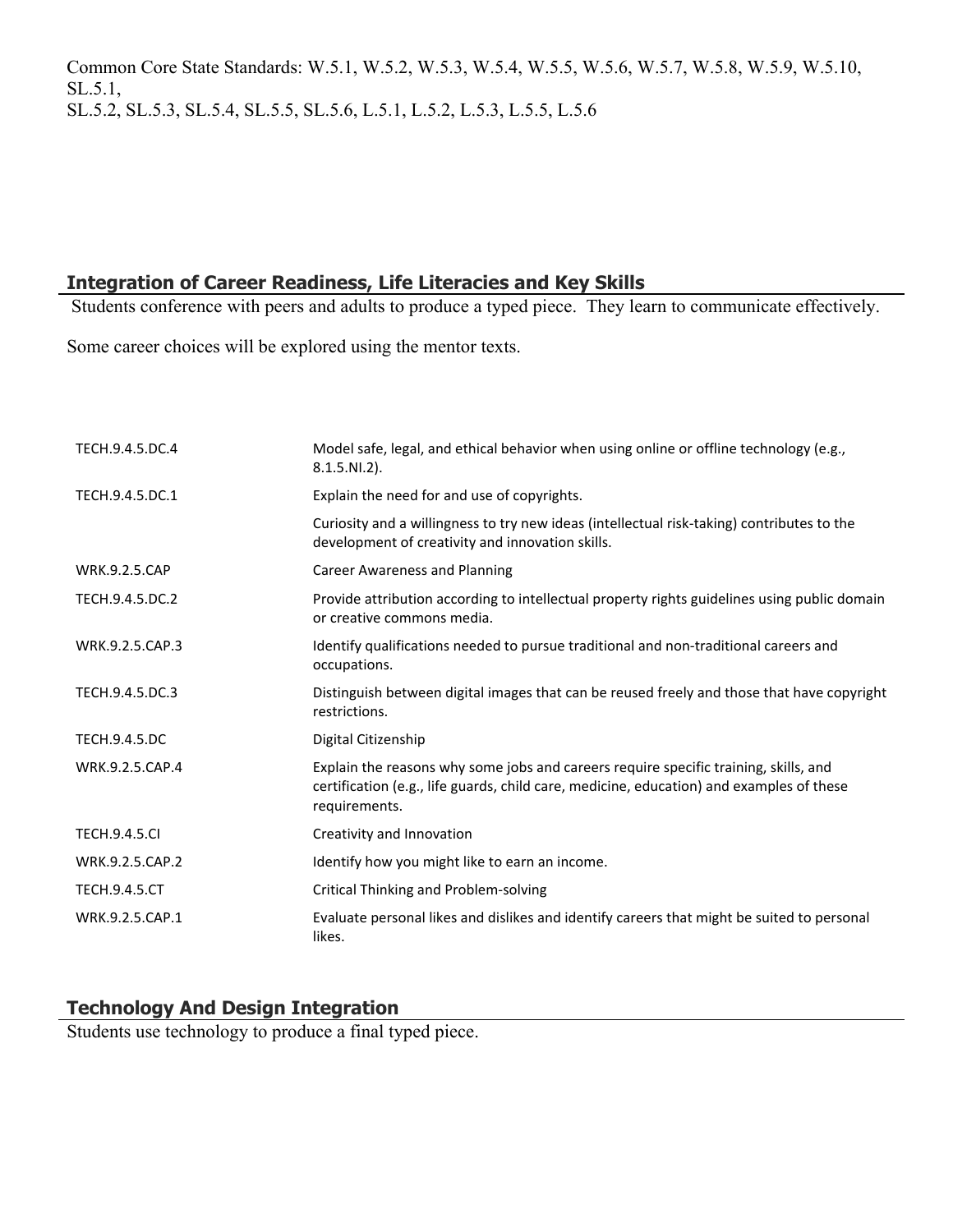Students use their technology skills to produce a published piece.

# **Differentiation**

- Understand that gifted students, just like all students, come to school to learn and be challenged.
- Pre-assess your students. Find out their areas of strength as well as those areas you may need to address before students move on.
- Consider grouping gifted students together for at least part of the school day.
- Plan for differentiation. Consider pre-assessments, extension activities, and compacting the curriculum.
- Use phrases like "You've shown you don't need more practice" or "You need more practice" instead of words like "qualify" or "eligible" when referring to extension work.
- Encourage high-ability students to take on challenges. Because they're often used to getting good grades, gifted students may be risk averse.

# **Definitions of Differentiation Components**:

- o Content the specific information that is to be taught in the lesson/unit/course of instruction.
- o Process how the student will acquire the content information.
- o Product how the student will demonstrate understanding of the content.
- o Learning Environment the environment where learning is taking place including physical location and/or student grouping

# **Differentiation occurring in this unit:**

Through choices, students will be able to recieve differentiated instruction, both for high level and stuggling students.

High level learners will be encouraged to utilize more advanced methods of research to expand thier writing and exercise thier writing skills.

Modifications to writing projects will be offered to students needing support.

# **Modifications & Accommodations**

Refer to QSAC EXCEL SMALL SPED ACCOMMOCATIONS spreadsheet in this discipline.

# **Modifications and Accommodations used in this unit:**

IEP's will be followed, and additional support and practice will be supplemented for students in need.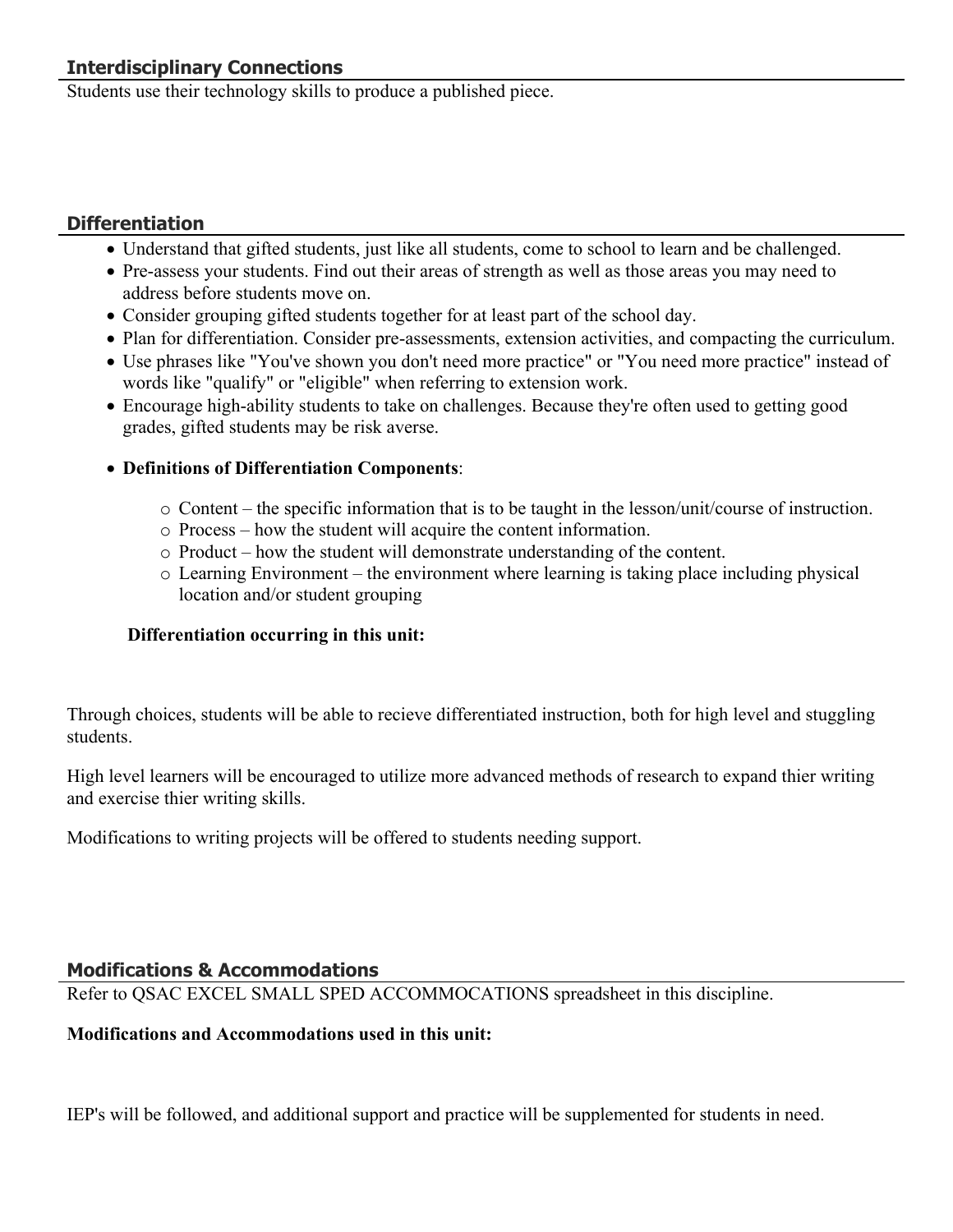## **Benchmark Assessments**

**Benchmark Assessments** are given periodically (e.g., at the end of every quarter or as frequently as once per month) throughout a school year to establish baseline achievement data and measure progress toward a standard or set of academic standards and goals.

#### **Schoolwide Benchmark assessments:**

AimsWeb testing and writing samples and Linkit 3X a year

## **Formative Assessments**

Assessment allows both instructor and student to monitor progress towards achieving learning objectives, and can be approached in a variety of ways. **Formative assessment** refers to tools that identify misconceptions, struggles, and learning gaps along the way and assess how to close those gaps. It includes effective tools for helping to shape learning, and can even bolster students' abilities to take ownership of their learning when they understand that the goal is to improve learning, not apply final marks (Trumbull and Lash, 2013). It can include students assessing themselves, peers, or even the instructor, through writing, quizzes, conversation, and more. In short, formative assessment occurs throughout a class or course, and seeks to improve student achievement of learning objectives through approaches that can support specific student needs (Theal and Franklin, 2010, p. 151).

#### **Formative Assessments used in this unit:**

Worksheets associated with the unit

Conferences

**Discussion** 

rough drafts and revisions

## **Summative Assessments**

**Summative assessments** evaluate student learning, knowledge, proficiency, or success at the conclusion of an instructional period, like a unit, course, or program. Summative assessments are almost always formally graded and often heavily weighted (though they do not need to be). Summative assessment can be used to great effect in conjunction and alignment with formative assessment, and instructors can consider a variety of ways to combine these approaches.

#### **Summative assessments for this unit:**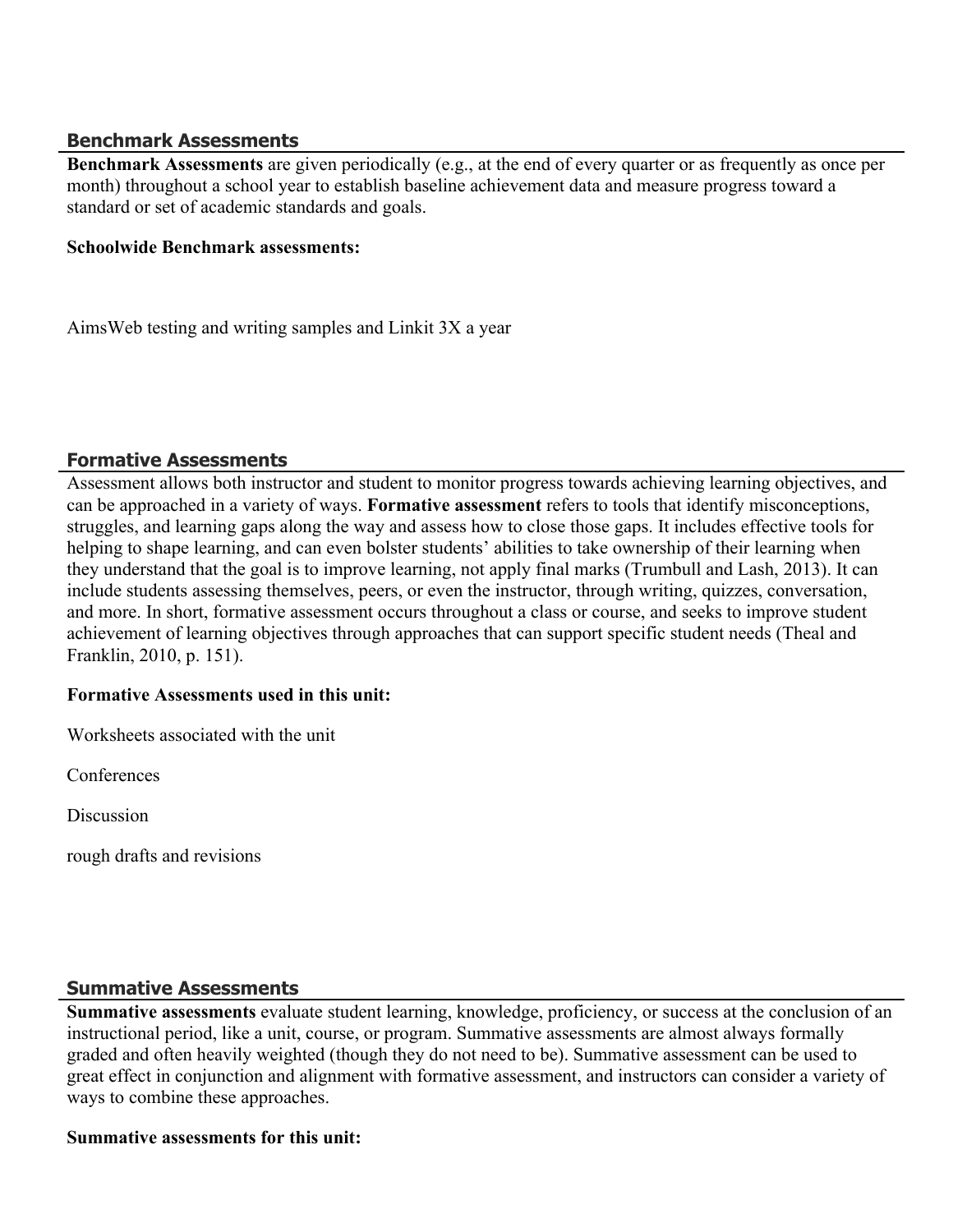Student Self-Reflection

uses a self-reflection questionnaire.

Rationale: Writers reflect on their writing process to learn and grow as writers. Students will reflect on their writing

experiences to understand how they have grown as writers over time.

# **Instructional Materials**

19 Varieties of Gazelle by Naomi Shihab Nye

Big Mama's by Donald Crews

The Chalk Doll by Charlotte Pomerantz

Childtimes: A Three Generation Memoir by Eliose Greenfield and Lessie Jones Little

Family Pictures/Cuadros de familiaby Carmen Lomas Garza

Home by Michael Rosen (Ed.)

Letting Swift River Go by Jane Yolen

My Rotten Redheaded Older Brother by Patricia Polacco

Sitti's Secrets by Naomi Shihab Nye

When I Was Your Age, Volume I by Amy Ehrlich (Ed.)

## **Standards**

| CCSS.ELA-Literacy.W.5.1   | Write opinion pieces on topics or texts, supporting a point of view with reasons and<br>information.                                                                                                                       |
|---------------------------|----------------------------------------------------------------------------------------------------------------------------------------------------------------------------------------------------------------------------|
| CCSS.ELA-Literacy.W.5.1.a | Introduce a topic or text clearly, state an opinion, and create an organizational structure in<br>which ideas are logically grouped to support the writer's purpose.                                                       |
| CCSS.ELA-Literacy.W.5.1.b | Provide logically ordered reasons that are supported by facts and details.                                                                                                                                                 |
| CCSS.ELA-Literacy.W.5.1.c | Link opinion and reasons using words, phrases, and clauses (e.g., consequently,<br>specifically).                                                                                                                          |
| CCSS.ELA-Literacy.W.5.1.d | Provide a concluding statement or section related to the opinion presented.                                                                                                                                                |
| CCSS.ELA-Literacy.W.5.2   | Write informative/explanatory texts to examine a topic and convey ideas and information<br>clearly.                                                                                                                        |
| CCSS.ELA-Literacy.W.5.2.a | Introduce a topic clearly, provide a general observation and focus, and group related<br>information logically; include formatting (e.g., headings), illustrations, and multimedia<br>when useful to aiding comprehension. |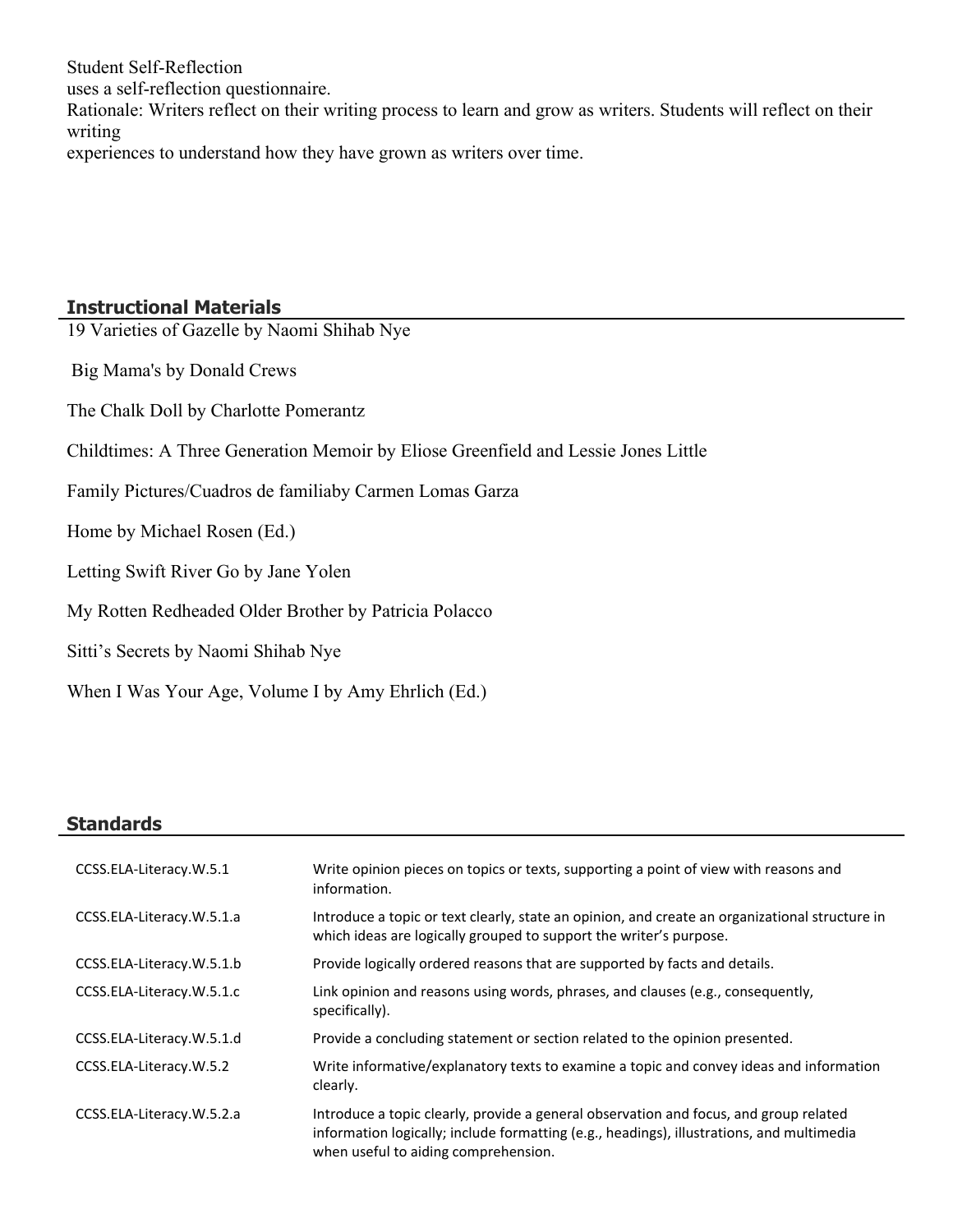| CCSS.ELA-Literacy.W.5.2.b  | Develop the topic with facts, definitions, concrete details, quotations, or other<br>information and examples related to the topic.                                                                                                                                                      |
|----------------------------|------------------------------------------------------------------------------------------------------------------------------------------------------------------------------------------------------------------------------------------------------------------------------------------|
| CCSS.ELA-Literacy.W.5.2.c  | Link ideas within and across categories of information using words, phrases, and clauses<br>(e.g., in contrast, especially).                                                                                                                                                             |
| CCSS.ELA-Literacy.W.5.2.d  | Use precise language and domain-specific vocabulary to inform about or explain the topic.                                                                                                                                                                                                |
| CCSS.ELA-Literacy.W.5.2.e  | Provide a concluding statement or section related to the information or explanation<br>presented.                                                                                                                                                                                        |
| CCSS.ELA-Literacy.W.5.3    | Write narratives to develop real or imagined experiences or events using effective<br>technique, descriptive details, and clear event sequences.                                                                                                                                         |
| CCSS.ELA-Literacy.W.5.3.a  | Orient the reader by establishing a situation and introducing a narrator and/or characters;<br>organize an event sequence that unfolds naturally.                                                                                                                                        |
| CCSS.ELA-Literacy.W.5.3.b  | Use narrative techniques, such as dialogue, description, and pacing, to develop<br>experiences and events or show the responses of characters to situations.                                                                                                                             |
| CCSS.ELA-Literacy.W.5.3.d  | Use concrete words and phrases and sensory details to convey experiences and events<br>precisely.                                                                                                                                                                                        |
| CCSS.ELA-Literacy.W.5.3.c  | Use a variety of transitional words, phrases, and clauses to manage the sequence of<br>events.                                                                                                                                                                                           |
| CCSS.ELA-Literacy.W.5.3.e  | Provide a conclusion that follows from the narrated experiences or events.                                                                                                                                                                                                               |
| CCSS.ELA-Literacy.W.5.4    | Produce clear and coherent writing in which the development and organization are<br>appropriate to task, purpose, and audience.                                                                                                                                                          |
| CCSS.ELA-Literacy.W.5.5    | With guidance and support from peers and adults, develop and strengthen writing as<br>needed by planning, revising, editing, rewriting, or trying a new approach.                                                                                                                        |
| CCSS.ELA-Literacy.W.5.6    | With some guidance and support from adults, use technology, including the Internet, to<br>produce and publish writing as well as to interact and collaborate with others;<br>demonstrate sufficient command of keyboarding skills to type a minimum of two pages in<br>a single sitting. |
| CCSS.ELA-Literacy.W.5.7    | Conduct short research projects that use several sources to build knowledge through<br>investigation of different aspects of a topic.                                                                                                                                                    |
| CCSS.ELA-Literacy.W.5.8    | Recall relevant information from experiences or gather relevant information from print<br>and digital sources; summarize or paraphrase information in notes and finished work, and<br>provide a list of sources.                                                                         |
| CCSS.ELA-Literacy.W.5.9    | Draw evidence from literary or informational texts to support analysis, reflection, and<br>research.                                                                                                                                                                                     |
| CCSS.ELA-Literacy.W.5.9.a  | Apply grade 5 Reading standards to literature (e.g., "Compare and contrast two or more<br>characters, settings, or events in a story or a drama, drawing on specific details in the text<br>[e.g., how characters interact]").                                                           |
| CCSS.ELA-Literacy.W.5.9.b  | Apply grade 5 Reading standards to informational texts (e.g., "Explain how an author uses<br>reasons and evidence to support particular points in a text, identifying which reasons and<br>evidence support which point[s]").                                                            |
| CCSS.ELA-Literacy.W.5.10   | Write routinely over extended time frames (time for research, reflection, and revision) and<br>shorter time frames (a single sitting or a day or two) for a range of discipline-specific tasks,<br>purposes, and audiences.                                                              |
| CCSS.ELA-Literacy.SL.5.1   | Engage effectively in a range of collaborative discussions (one-on-one, in groups, and<br>teacher-led) with diverse partners on grade 5 topics and texts, building on others' ideas<br>and expressing their own clearly.                                                                 |
| CCSS.ELA-Literacy.SL.5.1.a | Come to discussions prepared, having read or studied required material; explicitly draw on<br>that preparation and other information known about the topic to explore ideas under<br>discussion.                                                                                         |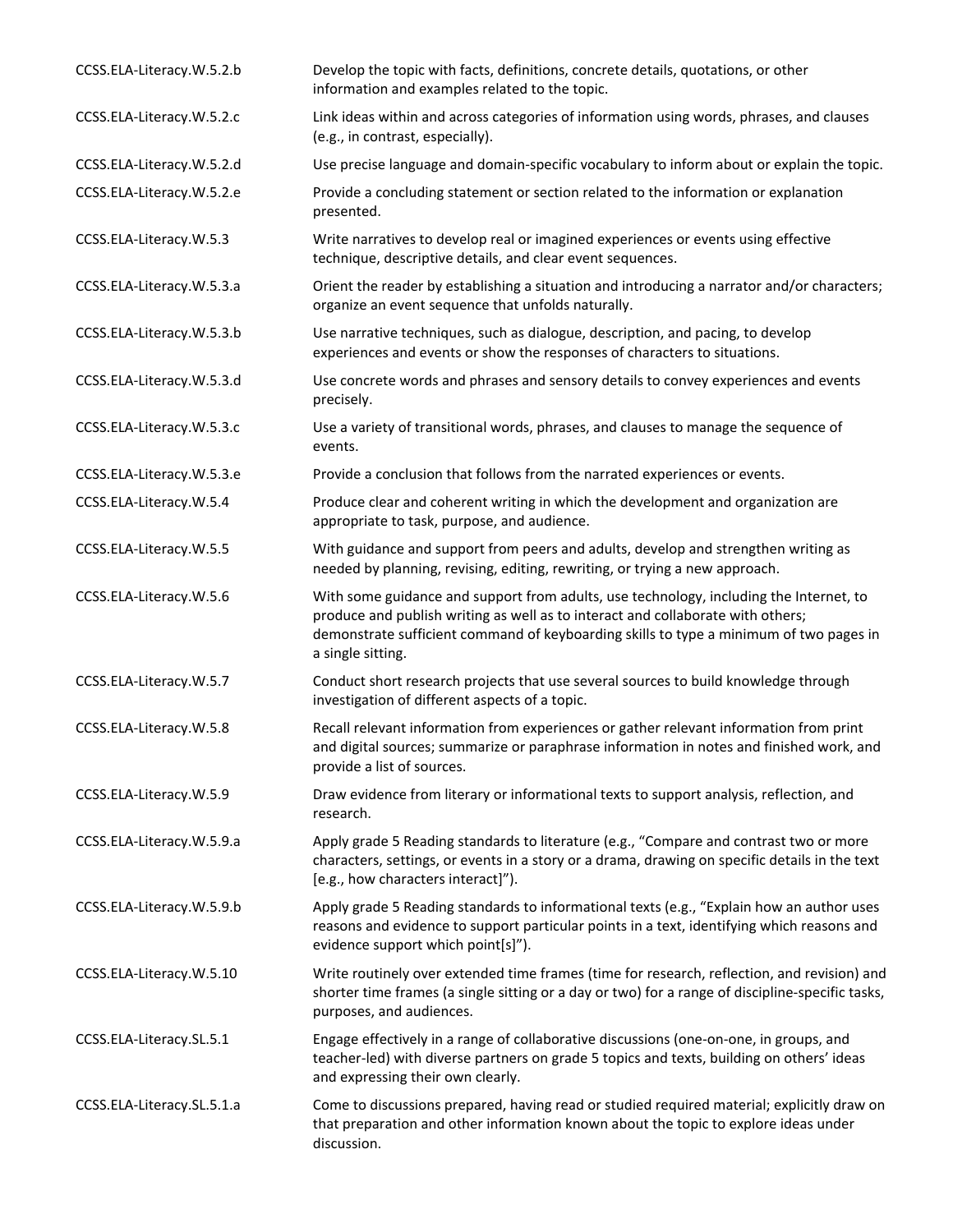| CCSS.ELA-Literacy.SL.5.1.b | Follow agreed-upon rules for discussions and carry out assigned roles.                                                                                                                                                      |
|----------------------------|-----------------------------------------------------------------------------------------------------------------------------------------------------------------------------------------------------------------------------|
| CCSS.ELA-Literacy.SL.5.1.c | Pose and respond to specific questions by making comments that contribute to the<br>discussion and elaborate on the remarks of others.                                                                                      |
| CCSS.ELA-Literacy.SL.5.1.d | Review the key ideas expressed and draw conclusions in light of information and<br>knowledge gained from the discussions.                                                                                                   |
| CCSS.ELA-Literacy.SL.5.2   | Summarize a written text read aloud or information presented in diverse media and<br>formats, including visually, quantitatively, and orally.                                                                               |
| CCSS.ELA-Literacy.SL.5.3   | Summarize the points a speaker makes and explain how each claim is supported by<br>reasons and evidence.                                                                                                                    |
| CCSS.ELA-Literacy.SL.5.4   | Report on a topic or text or present an opinion, sequencing ideas logically and using<br>appropriate facts and relevant, descriptive details to support main ideas or themes; speak<br>clearly at an understandable pace.   |
| CCSS.ELA-Literacy.SL.5.5   | Include multimedia components (e.g., graphics, sound) and visual displays in presentations<br>when appropriate to enhance the development of main ideas or themes.                                                          |
| CCSS.ELA-Literacy.SL.5.6   | Adapt speech to a variety of contexts and tasks, using formal English when appropriate to<br>task and situation.                                                                                                            |
| CCSS.ELA-Literacy.L.5.1    | Demonstrate command of the conventions of standard English grammar and usage when<br>writing or speaking.                                                                                                                   |
| CCSS.ELA-Literacy.L.5.1.a  | Explain the function of conjunctions, prepositions, and interjections in general and their<br>function in particular sentences.                                                                                             |
| CCSS.ELA-Literacy.L.5.1.b  | Form and use the perfect (e.g., I had walked; I have walked; I will have walked) verb<br>tenses.                                                                                                                            |
| CCSS.ELA-Literacy.L.5.1.c  | Use verb tense to convey various times, sequences, states, and conditions.                                                                                                                                                  |
| CCSS.ELA-Literacy.L.5.1.e  | Use correlative conjunctions (e.g., either/or, neither/nor).                                                                                                                                                                |
| CCSS.ELA-Literacy.L.5.2    | Demonstrate command of the conventions of standard English capitalization, punctuation,<br>and spelling when writing.                                                                                                       |
| CCSS.ELA-Literacy.L.5.2.b  | Use a comma to separate an introductory element from the rest of the sentence.                                                                                                                                              |
| CCSS.ELA-Literacy.L.5.2.c  | Use a comma to set off the words yes and no (e.g., Yes, thank you), to set off a tag<br>question from the rest of the sentence (e.g., It's true, isn't it?), and to indicate direct<br>address (e.g., Is that you, Steve?). |
| CCSS.ELA-Literacy.L.5.2.e  | Spell grade-appropriate words correctly, consulting references as needed.                                                                                                                                                   |
| CCSS.ELA-Literacy.L.5.3    | Use knowledge of language and its conventions when writing, speaking, reading, or<br>listening.                                                                                                                             |
| CCSS.ELA-Literacy.L.5.3.a  | Expand, combine, and reduce sentences for meaning, reader/listener interest, and style.                                                                                                                                     |
| CCSS.ELA-Literacy.L.5.3.b  | Compare and contrast the varieties of English (e.g., dialects, registers) used in stories,<br>dramas, or poems.                                                                                                             |
| CCSS.ELA-Literacy.L.5.4    | Determine or clarify the meaning of unknown and multiple-meaning words and phrases<br>based on grade 5 reading and content, choosing flexibly from a range of strategies.                                                   |
| CCSS.ELA-Literacy.L.5.4.a  | Use context (e.g., cause/effect relationships and comparisons in text) as a clue to the<br>meaning of a word or phrase.                                                                                                     |
| CCSS.ELA-Literacy.L.5.4.b  | Use common, grade-appropriate Greek and Latin affixes and roots as clues to the meaning<br>of a word (e.g., photograph, photosynthesis).                                                                                    |
| CCSS.ELA-Literacy.L.5.4.c  | Consult reference materials (e.g., dictionaries, glossaries, thesauruses), both print and<br>digital, to find the pronunciation and determine or clarify the precise meaning of key<br>words and phrases.                   |
| CCSS.ELA-Literacy.L.5.5    | Demonstrate understanding of figurative language, word relationships, and nuances in<br>word meanings.                                                                                                                      |